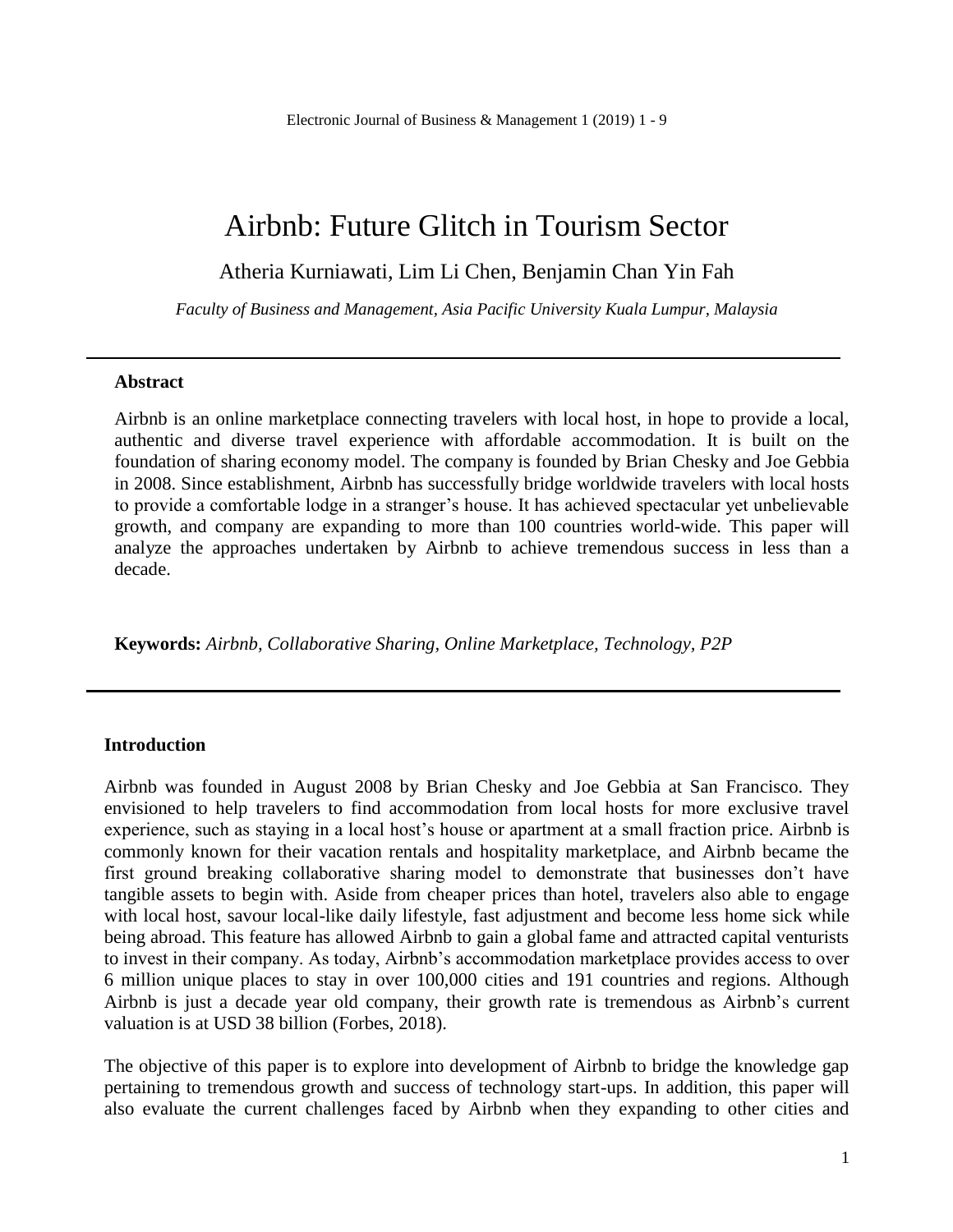countries.

### **Company Background**

Airbnb was instituted in 2007 when two guys, Brian Chesky and Joe Gebbia were unable to pay for their apartment rental. Coincidently at that time, there was a big event in their city, and they found out that every corner of accommodation was fully booked. They came up with an idea to rent out three mattresses in their place will be a good idea. Two men and a woman came up to their apartment and stayed for a night at their place. The next day, each of them left their apartment leaving behind \$80 for their one-night stay. This experience had kick a spark into their minds which this accommodation rental could perhaps a big idea. They need a better marketplace to advertise their place and room listings which lead them to contact their classmate, Nathan Blecharczyk to develop an official website.



**Figure 1: Airbnb Timeline (Airbnb, 2019)**

They officially debuted www.airbedandbreakfast.com in March 2008. Three of them posted their mattresses again in conjunction with the famous SXSW festival, and two bookings were confirmed. Conversely, the two guests are not enough for them to build an online business. Consequently, three of them started selling Obama O's and Cap'n cereals and raised \$30,000 as their first company funds. This helped the founders pay off more than \$25,000 in credit card debt. At the same time, they faced rejections from potential investors to fund their business. The story of www.airbedandbreakfast.com turned anecdotal when Paul Graham, an investor form Y Combinator invested \$20,000 in their company. The website also received more than 80 bookings during the Democratic National Convention event at Denver delivered a great impact and sealed the potential of sharing economy platforms.

In 2009, www.airbedandbreakfast.com changed its name to Airbnb.com. The community of Airbnb has been rapidly growing and gigantic. Joe, Brian and Nathan never thought it would become a host to 10,000 users with their 2,400 listings on their website. A year later, Airbnb launched its first iPhone mobile app and instant booking feature. The community of Airbnb also fast growing to where it reached 160,000 bookings. In 2011, Airbnb begins international expansion and opens an international office in Germany.

In the same year, the company crossed the 1 million guest bookings milestone and launched the \$50,000 guarantee to protect hosts against theft, vandalism and delinquent customers. The company expanded to London, Paris, Milan, Copenhagen, Moscow, New Delhi and San Paulo in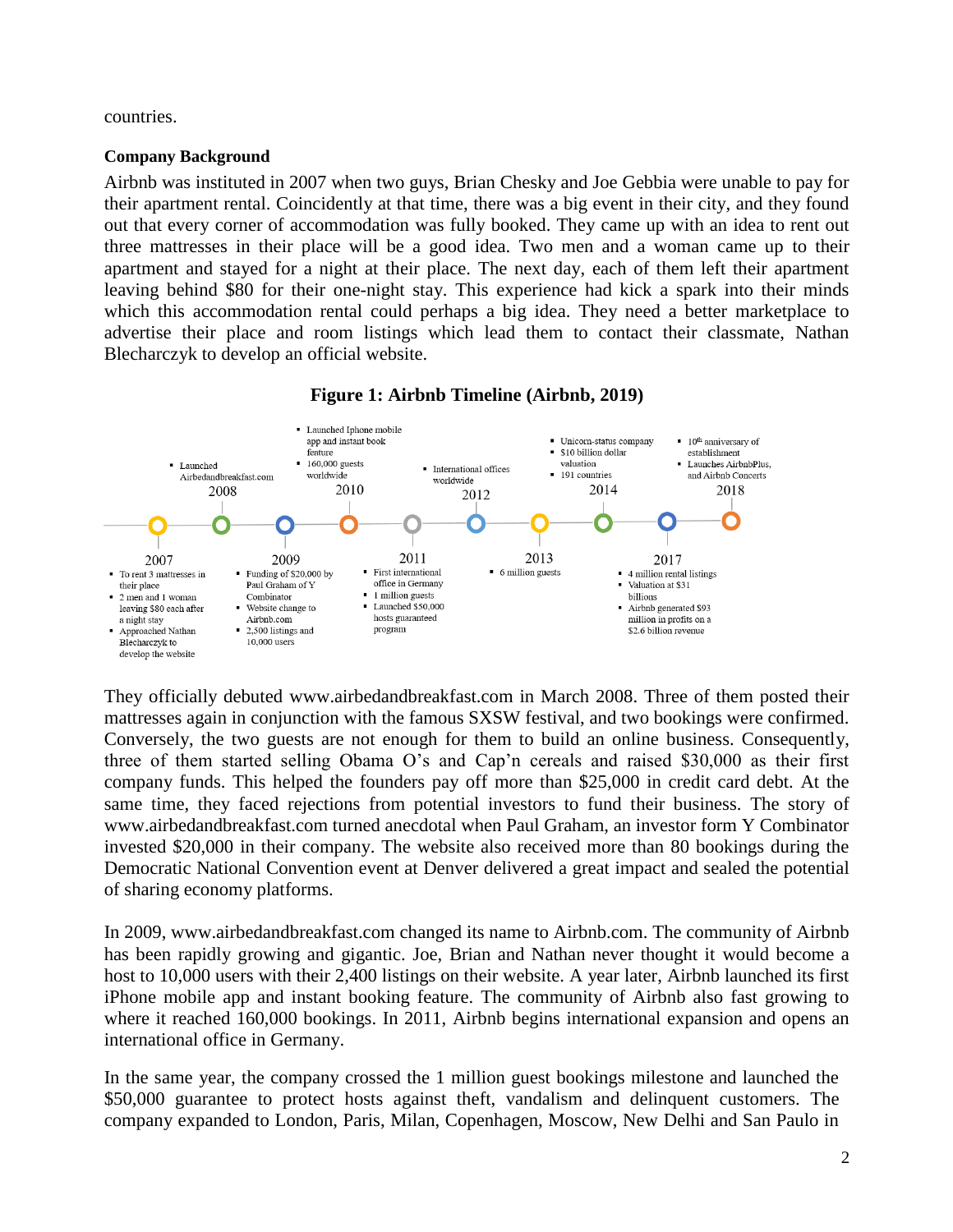early 2012. In the same year, Airbnb opens international offices in Australia and Asian countries. Airbnb crossed its 6 million bookings milestone in 2013 and moved its headquarter to San Francisco. Airbnb cemented its success when it was valued by private investors at over 10-billiondollar company in early 2014. In 2017, it was valued at \$31 billion and Airbnb are currently 4 million Airbnb rental listings across the world in 65,000 cities and 191 countries (Griffith, 2019).

## **Literature Review**

### **Peer to Peer (P2P) Economy Model**

According to Investopedia (2019), concurrently with the growth of UBER and Airbnb, P2P economy model will grow from \$14 billion in 2014 to a forecasted \$335 billion in 2025. Peer to peer economy is a decentralized model whereby two individuals interact to buy and sell goods and services directly with each other using an online platform, which is without an intermediary third-party, or the use of company business (Investopedia, 2019). P2P economy model can also be referred to as the shareconomy, collaborative consumption, collaborate economy or collaborative consumption exchange (Forbes, 2019).

Sharing economies allows individuals and groups to make money from underused assets, for example parked cars and spare bedrooms can be rented out when not in use. Spurred by the advancement of internet and its use of big data in the past decade, homeowners and travelers able to find each other using a community-based online platform in effort to acquire, to provide or to share their unused assets or services. In the context of Airbnb, homeowners make use of space bedrooms. Homeowners will be connected directly to customers of whom intending to rent the place and the company will monitor the sales, ensure safety of the customers and protect homeowners from defacement. Apart from being a community-based online platform, Airbnb rates were reported to be between 30-60% than hotel rates around the world.

Airbnb benefits from the growing phenomena of sharing economy model to provide services at great cost advantage. Unlike hotels, Airbnb rates are lower due to zero investment on building new spaces from ground, minimum labor cost resulted from hiring and selection of staff, as well as the cost due to asset maintenance. Figure 2 presents a comparison of price and facilities provided by Airbnb and a regular hotel. It is found that the average daily rate for an Airbnb apartment in Kuala Lumpur, Malaysia was RM 150 compared to a three-star boutique hotel which cost RM 207. Airbnb is exploiting the advantage of the homeowners for borrowing their unused spaces and taking care of the customers' needs at their own cost. As a result, homeowners are generating incomes from their unused spaces, whereas Airbnb invested in its platform to improve travelers' search and book experience.

## **Figure 2: Comparison between Airbnb and a 3-star boutique hotel (Airbnb, 2019; Agoda, 2019)**

| Category            | <b>Airbnb</b> (Studio Apartment)  | 3-star Boutique Hotel |  |  |
|---------------------|-----------------------------------|-----------------------|--|--|
| <b>Distance</b>     | 5 minute walking distance to KLCC |                       |  |  |
| <b>Price/Night</b>  | RM 150                            | RM 207                |  |  |
| <b>Services and</b> | i Bedroom-                        | 1 bedroom             |  |  |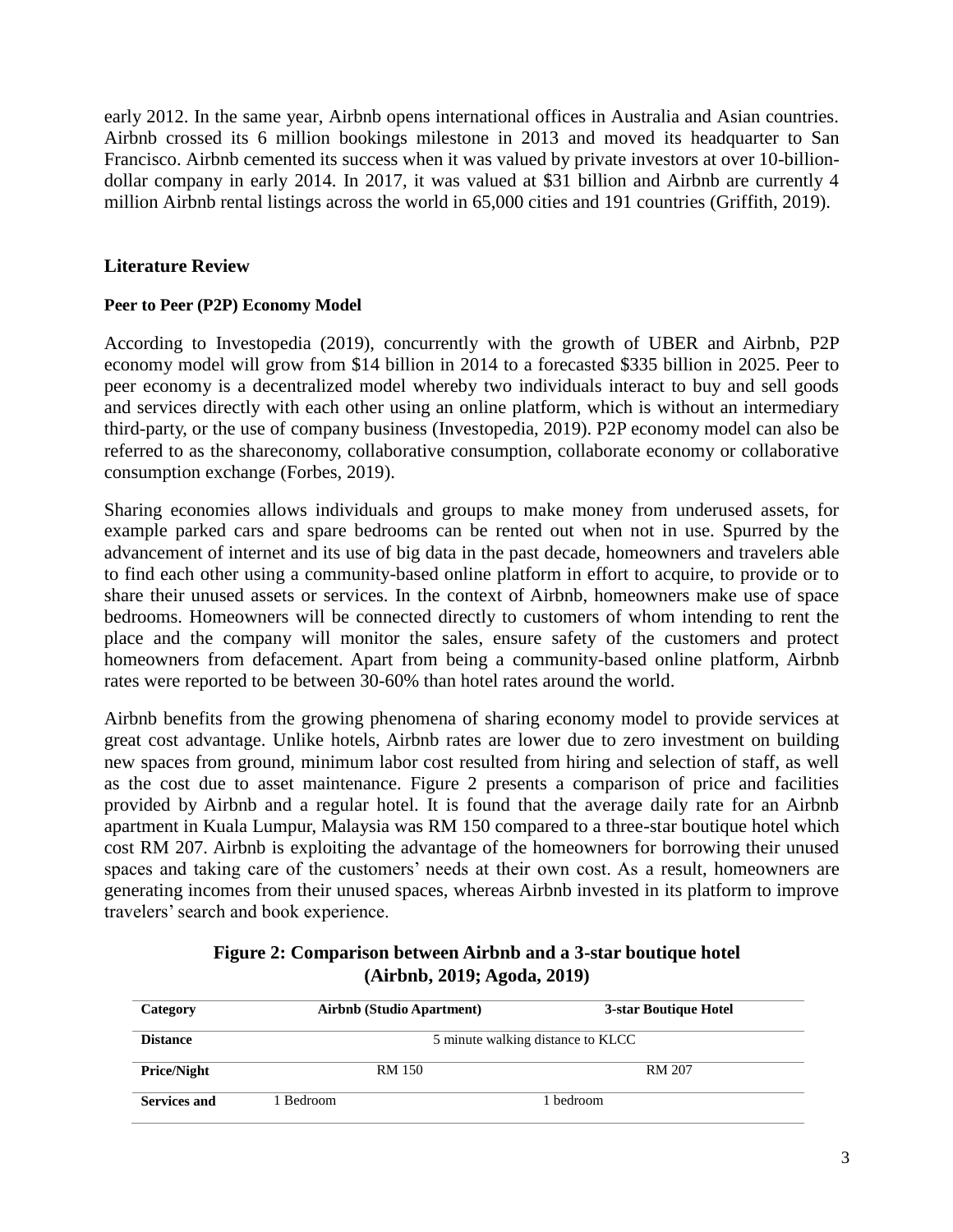| 1 Bathroom              |
|-------------------------|
| <b>Hotel Facilities</b> |
| No breakfast            |
|                         |
|                         |

Furthermore, Airbnb make the most of alternative accommodation than hotels for travelers. Guests are connected to homeowners' living space as they are open to choose from options such as on tight-budget, minimalist decorating style living space or even luxury house or bedroom. Moreover, with homeowners become their local guides, Airbnb's platform has successfully merging hospitality, service and great experience to meet each traveler's needs and expectations.

### **Seeds of Success**

The concept of Airbnb is evidently unique and appealing to fill up the curiosity gap of travelers. Although the idea of Airbnb started from only renting three mattresses, Joe, Brian and Nathan decided to add details when they realized that travelers hope to live in their dream town for a short period of time. Fundamentally, living in someone else's house, watching locals makes a living, savoring their popular cuisines and live like a local are travelers' choice for unique experiences. For some travelers, it is not about being a tourist, checking off their bucket list and holiday satisfaction, ironically, they want to reminisce this travel experience for their entire life. Airbnb has sensed it and take advantage of this market segment as their targeted customers. Since then, Airbnb has grown rapidly over the past 12 years and defeating the competitors even the five-star hotels. For example, from a customer testimonial, staying in Hanok, a Korean traditional house allowed them to experience how the local people live, what they eat, and what they do. Customer had acknowledged their stay was an unforgettable experience because it was not something to be captured behind the selfie stick, yet the experience would stay forever with the customers.

Beside the travelers' wants of to live like a local, the success of Airbnb lies in its founders' passion. Today's Airbnb is their dream come true for Brian, Joe and Nathan because it is neither painless nor effortless. Their passions to keep with their dream and never letting go is what make Airbnb successful today.

One last key success factors of Airbnb is the culture embedded in the organization. Airbnb is a customer-centric organization that never cease to amaze its customers. It looks after their hosts and guests and protect them from any means. When a guest is scrolling on the Airbnb website, using the principal of simplicity such as instant click, guests are able to conveniently book their ideal accommodation for their trip. Moreover, the website will personalize each customer's preferences and suggest type of property based on their budgets. This features fits the need of every customer that come from diverse backgrounds, styles, experiences and cultures.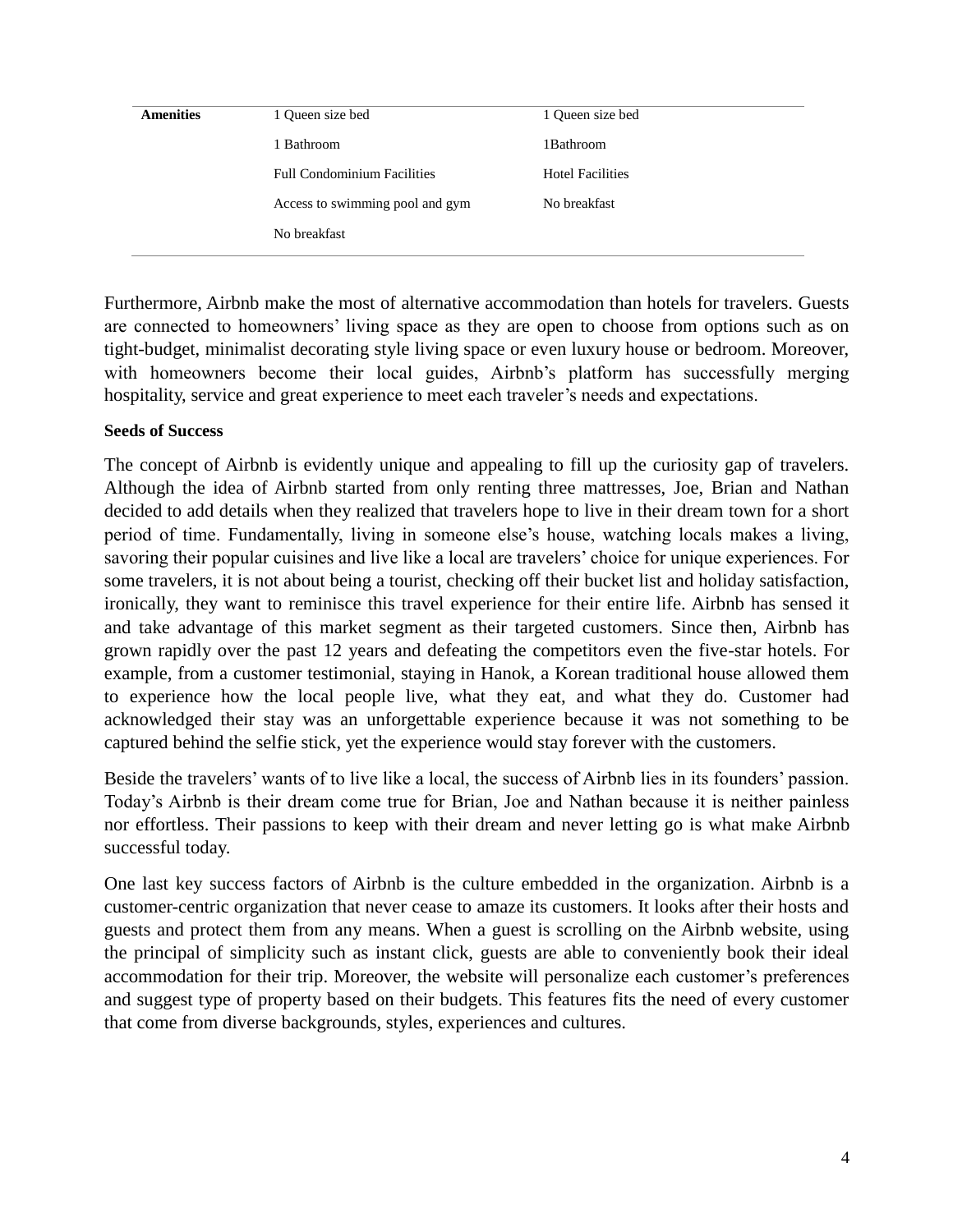# **Challenges**

### **Size for Potential Markets**

The journey of Airbnb to rise as alternative accommodation provider is not easy. As exhibited in Figure 3, the alternative accommodation provider market is growing steadily over the past few years. The estimated values from the total bookings of Airbnb have rose from \$102.23 billion in 2014 to \$154.3 billion in 2018. Market analysts predicts that the percentage of worldwide alternative accommodation market share is expected to grow over 10% annually until 2019, and 9% from 2020 to 2022. At the same time, online bookings will increase from \$37.6 billion in 2014 to \$78.59 billion in 2018 and \$143.1 billion in 2022. There is also a tremendous growth in market penetration percentage from 36.8% in 2014 to 64% in 2022. Airbnb successful penetrated the middle income population with its sharing accommodation platform, synchronously with 5% annual growth of middle income population worldwide. This make Airbnb dominant in the sharing accommodation industry.

Despite that, competitors like Booking.com and Agoda.com started to offer similar type of accommodation in additions to hotel bookings. Booking.com has over 28 million total reported listings, and website traffic of 600 million visitors, including more than 5.7 million listings of home, apartments and other unique places to stay, and covers more than 148,000 destinations in 228 countries and territories worldwide. In contrast, Airbnb has a total of 150 million users and 1.9 million listings online. Some other Airbnb alternatives and competitors included Flipkey, Turnkey, HomeAway, Vrbo, Outdoorsy, Homestay, SellMyTimeshareNow, onefinestay and more. They all provide unique and their own specialty depending on what customers are looking for (Foster, 2018). As a result, the competition for alternative accommodation become stiff and tough.

| Year                            | 2014   | 2015   | 2016   | 2017  | 2018   | 2019   | 2020   | 2021   | 2022   |
|---------------------------------|--------|--------|--------|-------|--------|--------|--------|--------|--------|
| <b>Total bookings (million)</b> | 102.23 | 113.14 | 125.59 | 139.7 | 154.23 | 170.28 | 85.93  | 202.91 | 221.48 |
| Year to Year Growth (%)         |        | 10.7   | 11.0   |       | 10.4   | 10.4   | 9.2    | 9.1    | 9.2    |
| <b>Online bookings</b>          | 37.6   | 45.87  | 55.5   | 66.61 | 78.59  | 92.74  | 107.58 | 124.79 | 143.51 |
| Year to Year Growth (%)         |        | 22     | 21     | 20    | 18     | 18     | Iб     | Iб     | 15     |
| Penetration rate (%)            | 36.8   | 40.5   | 44.2   | 47.7  | 51.0   | 54.5   | 57.9   | 61.5   | 54.8   |

**Figure 3: Worldwide Market Share (Wasiolek, 2018)**

# **Competitors**

The rise of Airbnb is also indicated as a disruptive innovation. It describes the sudden entrance of Airbnb which impact the perceived process by the customers due to a completely different way on how Airbnb is presenting themselves among the tourism industry. This means, by Airbnb providing accommodation rentals through borrowing the housing owners property is an odd way of thinking for customers to live their holiday. Thus, this refers to an absolute new market creation and is shaking up the entire tourism sector due to the failure in expecting the future Airbnb is able to provide.

The major negative impact of the Airbnb appearance is on traditional accommodation such as hotels. Since Airbnb is spread widely over 81.000 cities and 191 countries with over 6 million places to stay, the company triggers hatred and threaten most of the accommodation rents. As Zervas, Proserpio and Byers (2016) found out the relation of Airbnb rise and changes of volume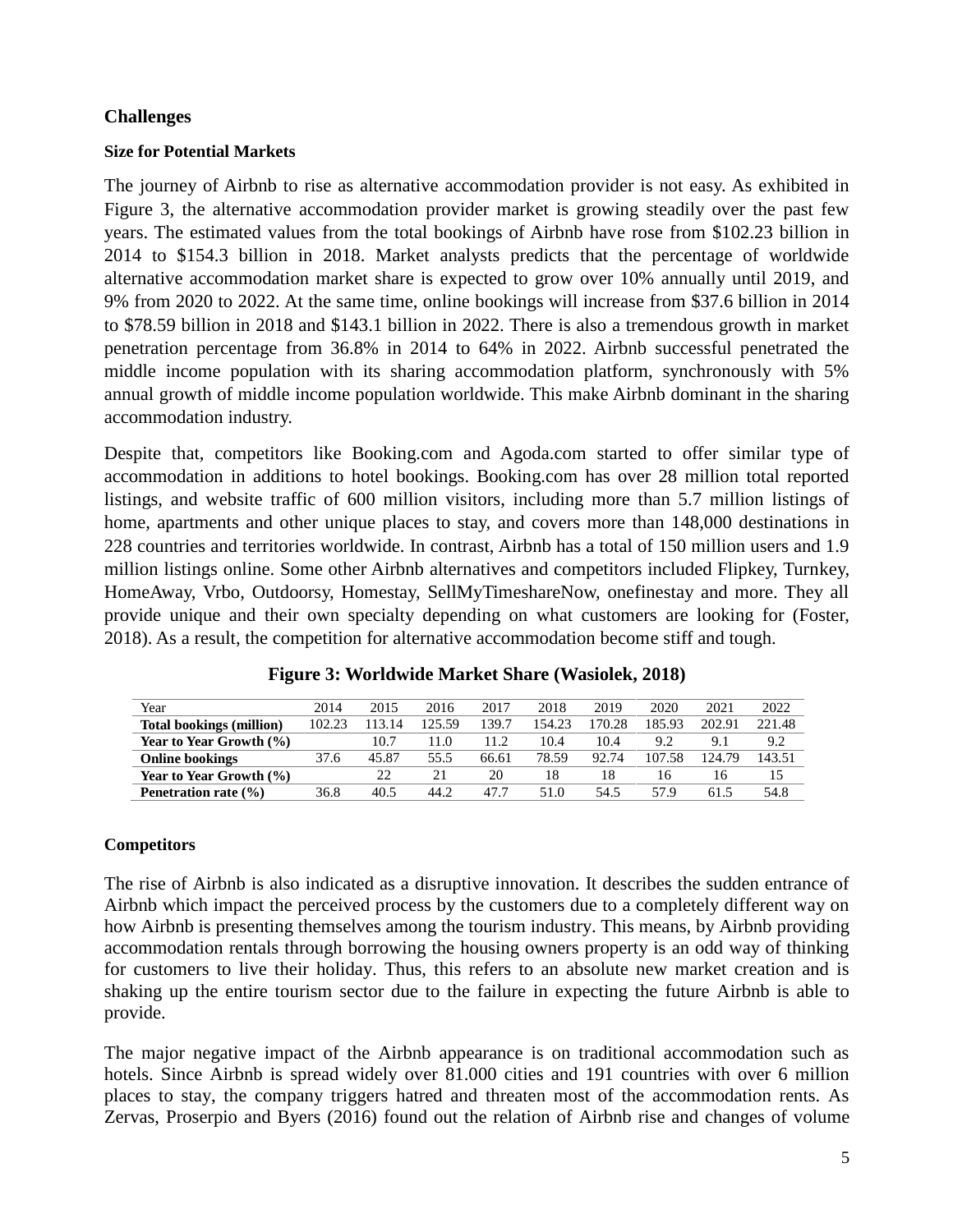and revenue in Texas hotels, they figured which the 10% increase of Airbnb was the decrease of 0.37 hotel revenue and room occupancy. Moreover, not only big hotels yet also low-end hotels. They might even need to shut down their business due to the high-level cater of Airbnb stays.

| <b>RANK</b>    | <b>COMPANY</b>       | LEADERSHIP                              | <b>CEO SCORE</b> | <b>EMPLOYEES</b> |          | <b>REVENUE</b> |  |
|----------------|----------------------|-----------------------------------------|------------------|------------------|----------|----------------|--|
|                | @<br>airbnb          | <b>Brian Chesky</b><br>Co-Founder & CEO | 81/100           | 4,500            | \$4.6B   | \$2.6B         |  |
| $\mathbf{1}$   | <b>Booking.com</b>   | Glenn Fogel<br><b>CEO</b>               | 67/100           | 17,000           | ۰.       | \$12.7B        |  |
| $\overline{2}$ |                      | Mark D. Okerstrom<br>President & CEO    | 71/100           | 24,500           | \$72.8M  | \$11.6B        |  |
| 3              | <b>@</b> tripadvisor | Stephen Kaufer<br>President & CEO       | 78/100           | 3,366            | \$4B     | \$1.6B         |  |
| 4              | $K$ $A$ $Y$ $A$ $K$  | <b>Steve Hafner</b><br>Co-Founder & CEO | 89/100           | 205              | \$293M   | \$662.5M       |  |
| 5              | Hotels.com           | Johan Svanstrom<br>President            | 62/100           | 499              | 44       | \$200M         |  |
| 6              | <b>OTURNKEY</b>      | John Banczak<br>Chairman & CEO          | 85/100           | 400              | \$119.5M | \$200M         |  |
| 7              | <b>HomeAway</b>      | CEO                                     | 44               | 2,000            | \$723.2M | \$500M         |  |
| 8              |                      | Kurt Ekert<br>President & CEO           | 94/100           | 19,000           |          | \$1.5B         |  |
| 9              | <b>SONDER</b>        | Francis Davidson<br>Co-Founder & CEO    | 79/100           | 255              | \$305M   | \$100M         |  |

# **Figure 4: Airbnb Competitors (Owler, 2019)**

### **Legal Law and Regulations**

Underlying the huge success of Airbnb is the popular said of which the company is operating illegally. The sudden appearance of Airbnb using sharing economic model had the government unprepared due to the failure to look far to tourism industry future. The massive alteration from personal property to open public vacation rental may come as a threat to the governmental system due to zero regulations existing beforehand, leading to state losses due to unpaid taxes in a bunch of countries whereby Airbnb exists.

The sharing economy puts government in difficulty to impose the taxation laws due to the blur line between which is the provider or consumer, employee or self-employed and professional and nonprofessional services. Additionally, the rapid growth of Airbnb makes government losing track in detecting the registered and unregistered Airbnb housing rentals list. Therefore, the easiest way is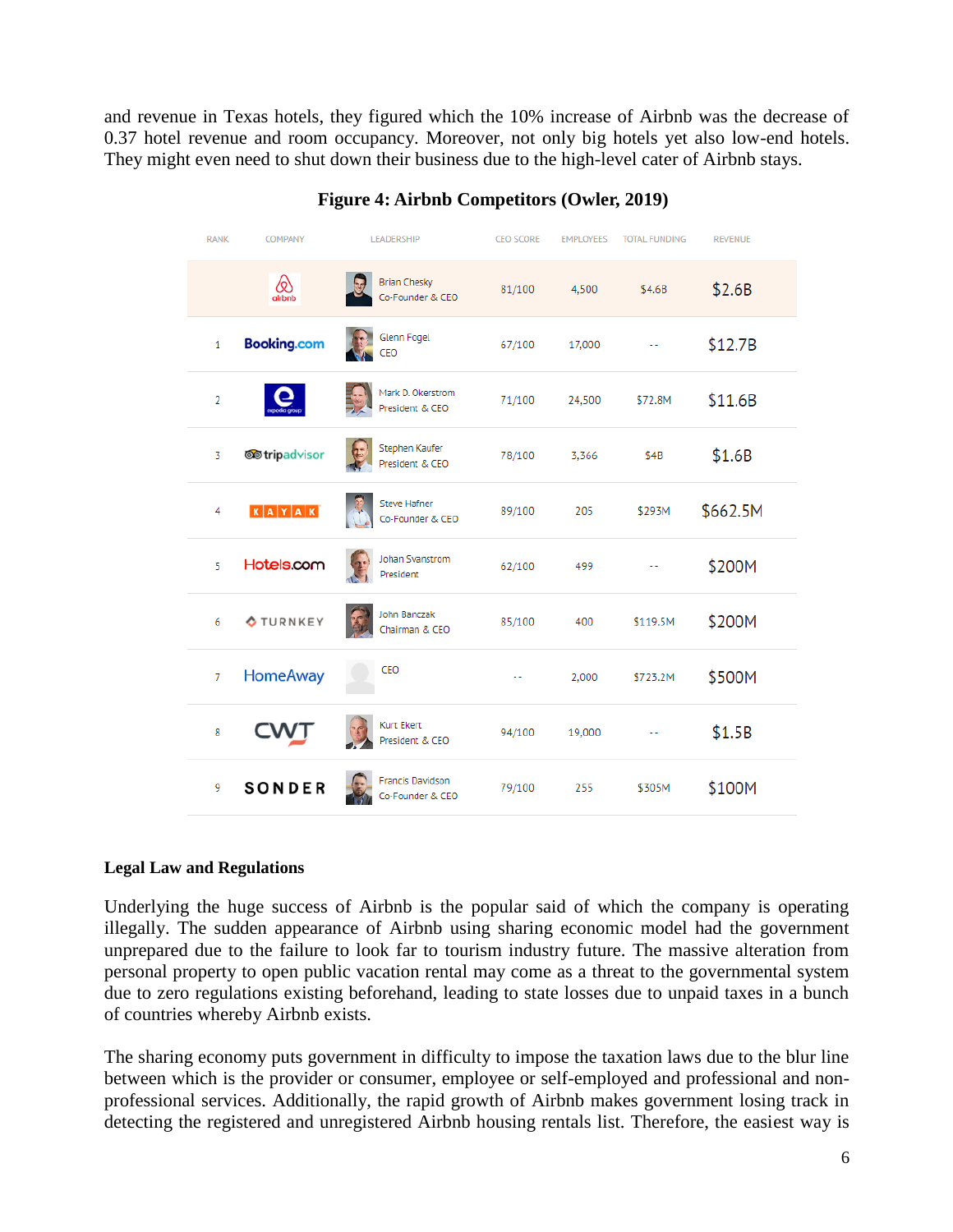to ban, do quantitative restrictions or limit the night stays of travelers in Airbnb. As presented in figure 5, those are a list of regulatory approaches regarding the presence of Airbnb in 11 European and American cities. Severely such as Anaheim in California, total banning of Airbnb in city already starting in January 2018 while the famous New York, limiting the number of guests staying, one listing per address and require the local resident to present throughout the guests' rental period.

**Figure 5: Regulatory Approaches in 11 European and American cities (Nieuwland and Melik, 2018)**



Regarding this issue, Airbnb has been very strict in applying the new terms of service for rental hosts in its website for the hosts to report, pay and collect taxes both from customers and to government. Either tourist taxes, or VAT also to register their housing rental to government. The host would be held responsible if fail to do so and even banned from the Airbnb listing. Because these are legal issues and Airbnb had been exposed to fulfil some subpoenas, the latest was in March 2019 whereby the company was sued by the City of Paris regarding the 1.010 illegal Airbnb listings. Thus, the company surely did not desire to recall the similar heart-breaking momentum nor encounter another in the near future.

### **Conclusion**

Conclusively, Airbnb is today a very successful and large marketplace of home sharing. With a complex rollercoaster historical background which leads the company to a knight in shining armour today. Airbnb has earned so many trusts out of the past rejections specifically from the investors and customers. With the application of cost leadership advantage and market development strategy, Airbnb has successfully attracted more customers with its low-cost home sharing platform comparatively to regular hotels and other accommodations, while the appealing side of new demand appears from Airbnb creating a new market, shaking the tourism industry sector with its presence. Airbnb also would not be the Airbnb today without the unique business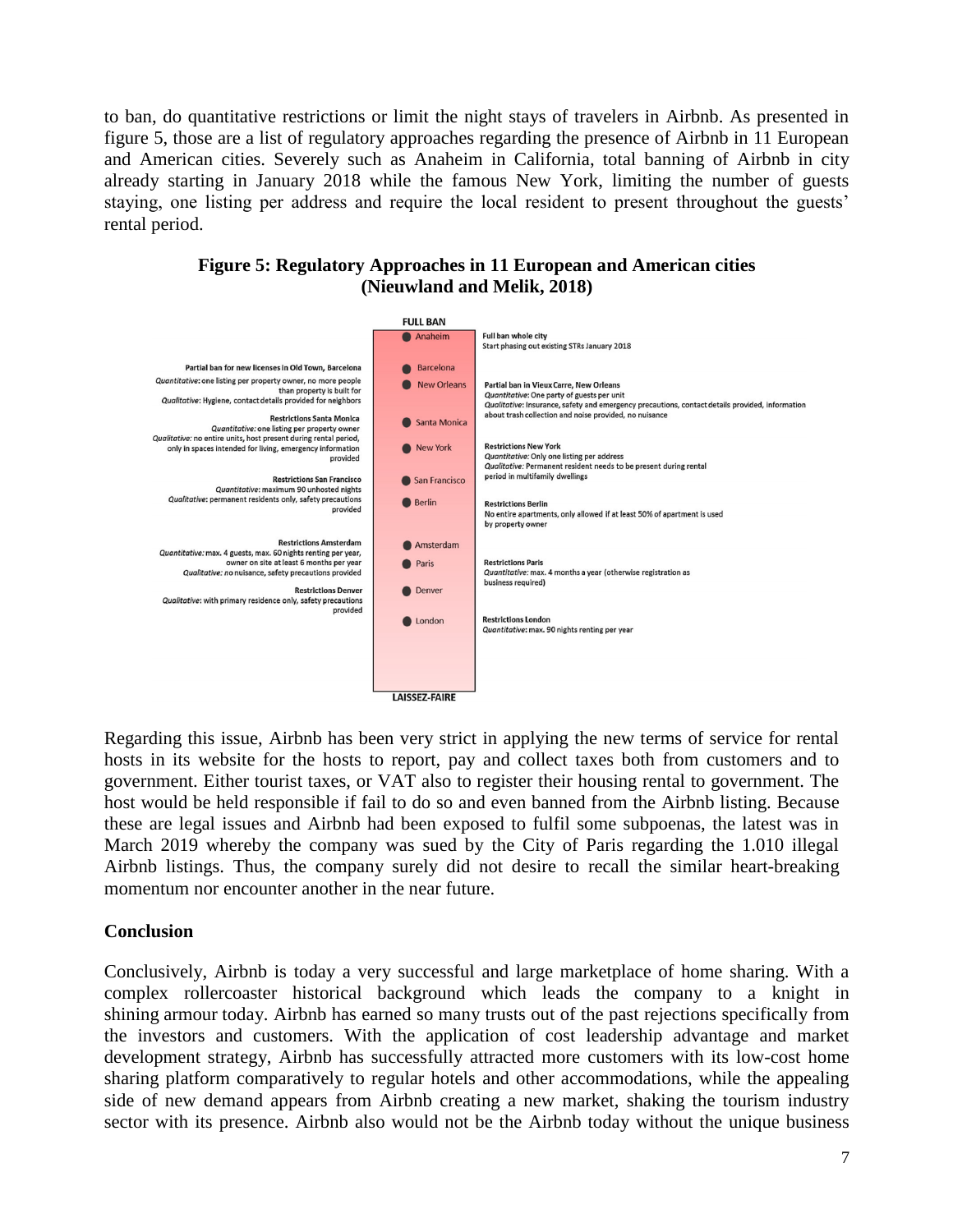concept of home sharing, the love and relentless hard works of its founders and doing only the best for its customers. Surely, it was never a smooth-sailing to go as far as today. Airbnb has to encounter with challenges such as enabling the company reach in a large market size, dealing with complex government legal issues and numbers of competitors. Nonetheless, Airbnb still has a long road ahead. Thus, ways to overcome the current challenges are as recommended below.

#### **Recommendations**

#### *Market Size*

A large available market share, specifically in online booking accommodation sector, Airbnb shall embrace the wide-opened market opportunity and strengthen its brand by enlarging its reach through increasing market share. Firstly, to increase its market share, strong customer relationship should be built. For instance, today Airbnb does not provide a user-generated content which allows customers to share their personal stories on their stays experience. Airbnb focuses more on its product updates and press releases which are far outdated. It would be easier to attract more customers via word-of-mouth so they would want to experience the similar things.

Secondly, through hiring more high-skilled labors in the company. This reduces expenses on high employee turnover and more trainings. Thus, Airbnb could invest more money on their core competencies to develop marketing on customers or create newer features. Thus, with the increase of market share, it provides competitive advantage as Airbnb would gain a lot of investors, add more loyal customers also strengthen brand awareness.

#### *Competitors*

To eliminate competitors, low-cost pricing and high brand awareness would be inadequate. Instead of respective product such as homes, experience or restaurants, it is time for Airbnb to finally offer a whole package of unforgettable experience. The company could offer special price for each package including their chosen stays, where they desire to explore, their favorite local cuisines and hosted specially by local tour guides which company picks for safety and customers convenience. This would attract more customers who are clueless as what to do on their holiday and certainly provide a greater experience for them to savor every holiday. Added with a great marketing strategy, this offer would be a perfect set.

#### *Legal Issues*

Despite the application of terms of service regulation, there are still numbers of reluctant hosts to follow the terms to pay taxes and register their housing rentals. Thus, it would be better if the company creates an app whereby the host is tracked if they had done any steps regarding to the city specific regulation. For instance, this app would apply regulations geographical based, every time the host has paid taxes or collect tourism taxes, they need to report in the app. Whether they have registered their house to government, they are required to tick the box of 'already registered'. If there is no process improvement in completing the requirement, hosts would either be fined or banned. Therefore, this would be an effective way for Airbnb to do regular check on its hosts worldwide.